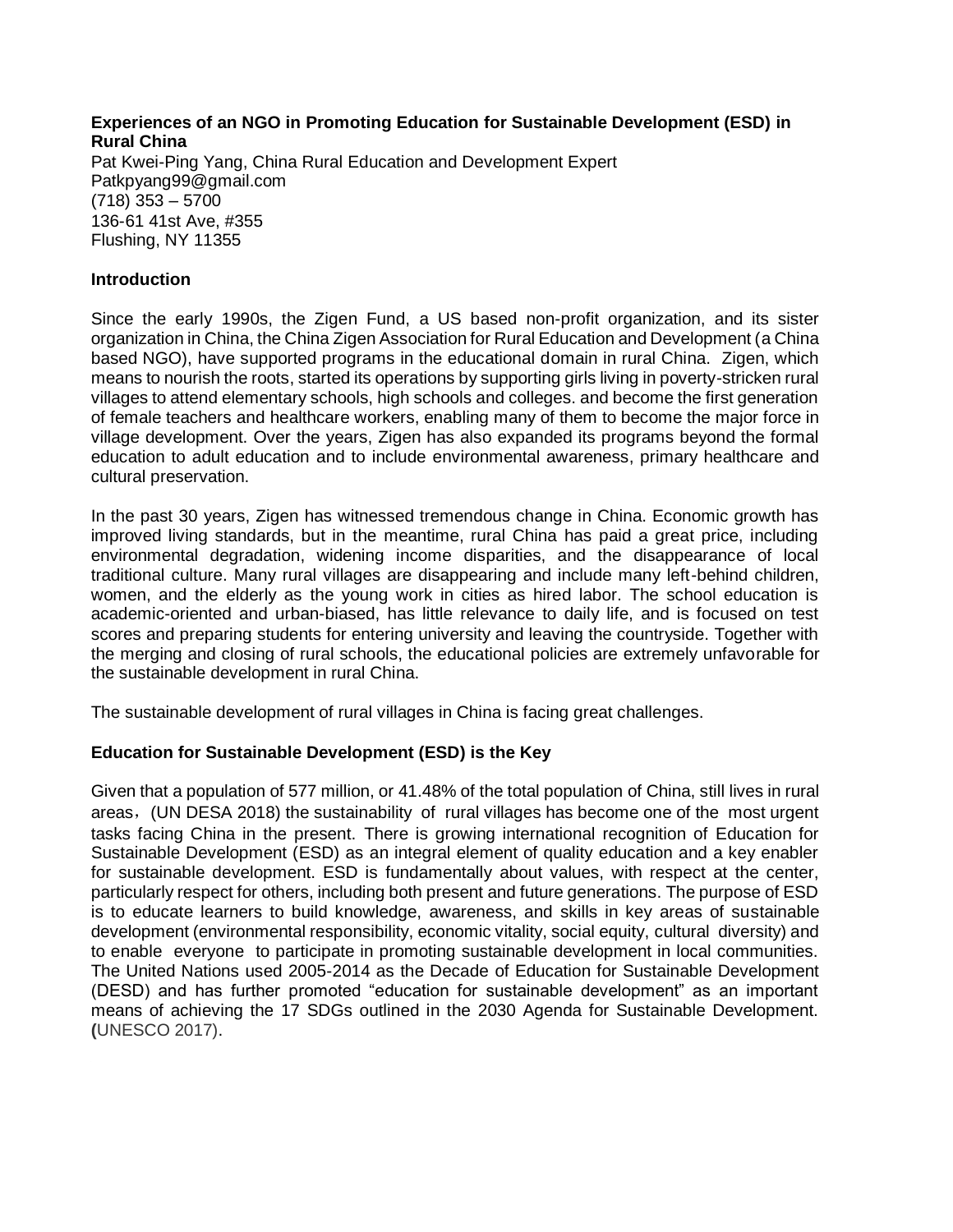# **Zigen's emphasis on promoting ESD in rural China**

For the past ten years , promoting ESD in rural China has become Zigen's major task. In 2016, China Zigen established a China Rural Education for Sustainable Development Center (the Center). The Center focuses on three major areas: 1)In the framework of ESD, development of training programs 2) establishment of experimental programs in green eco-schools, and green eco-villages 3) advocacy and promotion of lessons learned. In collaboration with the local education bureau, Beijing Normal University and China Agricultural University, Zigen has developed training programs in the framework of sustainable development education.

The objective of the training programs is to cultivate the learner's knowledge, attitudes, skills, and participation in the themes of the programs. The programs are:

1."Building sustainable villages together -- teachers training program", which is aimed at teaching elementary and junior high schools in rural China.

The teachers training program aims at transformation of attitudes, knowledge, skills and practices with regards to a wide range of topics, such as climate change, biodiversity, health, sustainable consumption, gender equality, and cultural heritage protection. In the teachers training program, six major topics are covered. They are: (1) student-centered teaching; (2) environmental education; (3) inheritance of rural culture; (4) school, family and village; (5) gender education; and (6) action and practice. (The Zigen Fund 2016)



# **Fig 1. Diagram of Teachers' Training**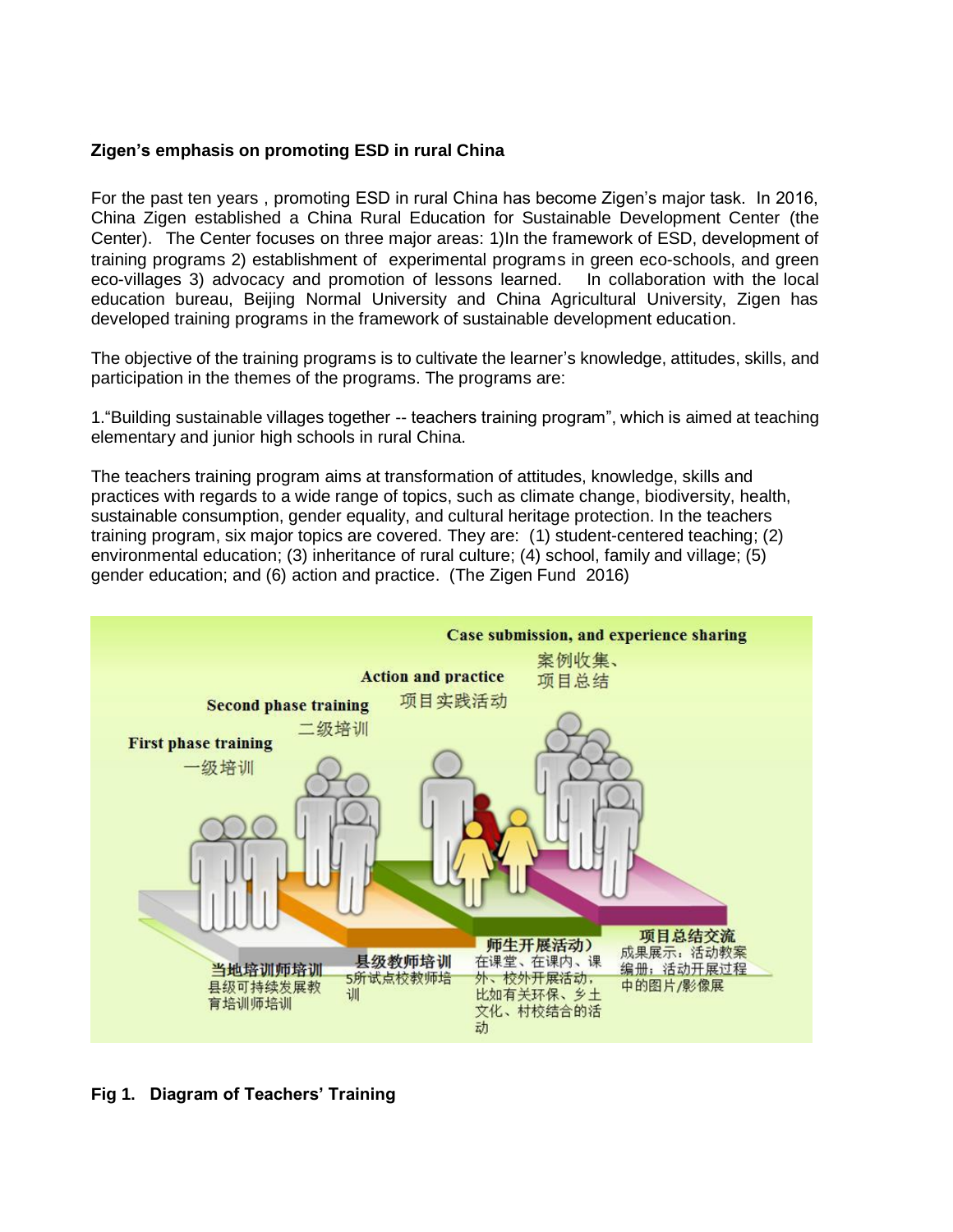(2) "Revitalize Village -Sustainable Development Leadership Training " is aimed at rural activists. The program includes the six topics of environmental protection: economy and sustainable development; good governance; cultural preservation and innovation; and sustainable development and gender equality.

(3) "Rural Adolescent Girls Sexual and health Education --Teacher Training Course"; the program is implemented in cooperation with Beijing Normal University to train rural health teachers.

(4) rural women's reproductive health training program

(5) women's sustainable development leadership training program

### **The establishment of rural green eco-schools/villages**

Since 2016, Zigen has promoted ESD through the establishment of experimental rural green ecoschools. The green eco-school program is a natural outgrowth of the teachers' training program, and contains many action items aimed at changing attitudes, knowledge, skills and practices in schools.

(Zigen Fund 2016)

In 2019, Zigen supported systematic teachers' training in 74 green eco-schools in 14 counties of ten provinces. All training has to meet the basic requirement: (1) At least 80% of teachers at each school must participate in the training; (2) Ensure three days, or a total of 18 hours, of training and (3) All thematic topics have to be covered.

# **The aims of green eco-schools**

a. The school curriculum must have new content: in addition to Chinese, mathematics and other subjects, the sustainable development content will be included, such as climate change, land, water, garbage pollution, poverty, consumption lifestyle and production, gender equality, local cultural heritage.

b. Teachers will use student-centered teaching methods, Students will participate in the learning process. Students' critical and innovative ability should be cultivated.

c. Teachers will integrate the content of the teachers training program into their classroom teaching, school projects, and village projects

d. Students are the agent of change, participating in the projects to improve local environment and culture preservation activities

e. Students' awareness of social responsibility should be cultivated; they are required to participate in the practice of building and promoting the sustainable development of their own villages.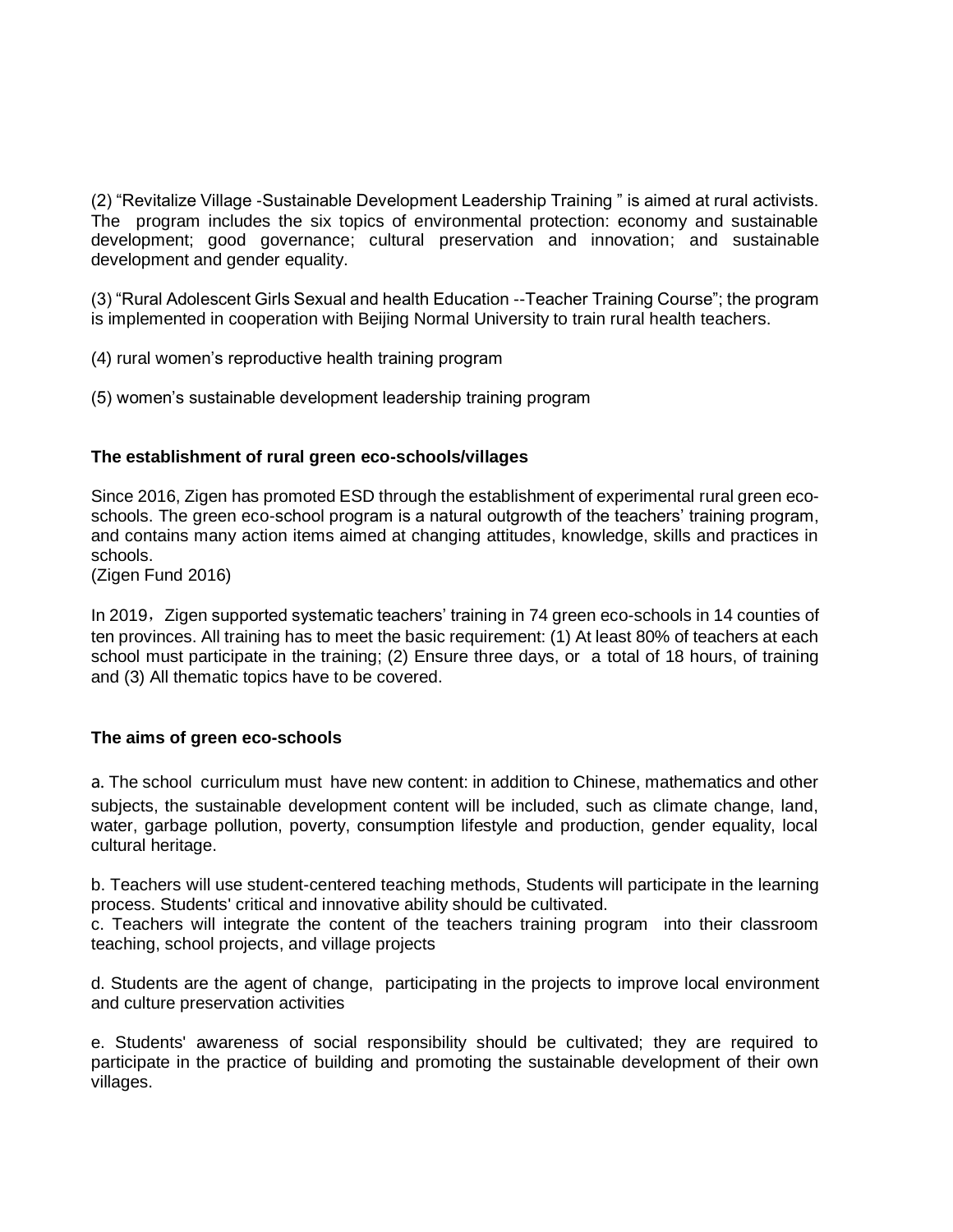The establishment of green eco-schools and villages pays special attention to the preservation of local culture and the protection of local environment. Local culture enters the classroom, and local artists are invited to teach the students the local music, dance and crafts. The village sets up groups such as musical instrument bands and women's embroidery teams to promote the interaction between the village and school. The village develops adult education in rural areas, supports rural women's literacy, and trains women in reproductive health and agricultural technology. In many villages, fuel-saving stoves and biogas digesters have been implemented in order to promote a clean environment and save energy. Zigen also supports planting trees, interplanting of Chinese herbal medicines, and economic crops to protect the environment and increase income. (Yang 2016)

In 2019, 10 experimental rural green eco-schools supported by Zigen were awarded as the ESD experimental schools in rural China by UNESCO CHINA ESD National Committee, and will also serve as the model schools for others in the possible expansion of the ESD program.



Since 2015, Zigen has supported 74 rural green eco-schools in 14 counties of 10 provinces.



1.In experimental green eco-schools, all teachers are required to participate in teachers' training program. School teachers can integrate the training themes (such as environmental protection, garbage separation and recycling, local culture, and hometown history) into the classroom teaching, school activites, and village and family projects. and guide students to take part in activities related to the theme. All these will be written as teaching plans.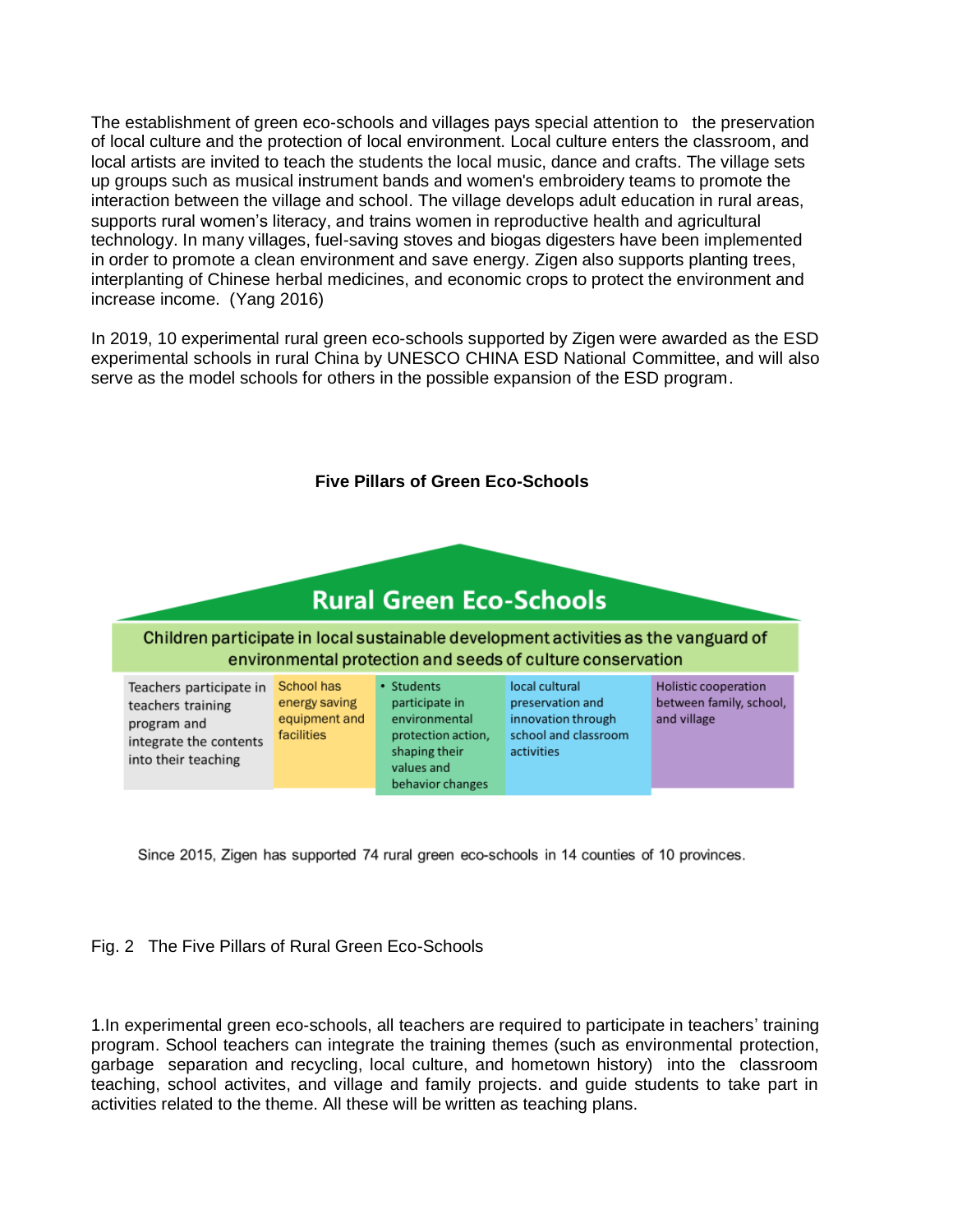2.The school has basic energy-saving and environmental protection facilities, such as: solarheated water, solar-powered street lights, garbage recycling facilities, non-smoking schools, and small plot of farm land.

3.Students participate in environmental actions and cultivation of values for ecological and environmental consciousness

Students participate in the following activities**:** 

Green campus, garbage separation and recycling; cultivation of diligence and thrift; humannature harmony and the three savings (reduce, reuse and recycle) life habits and consciousness.



Fig. 3 Students participate in garbage recycling



Fig. 4 Students planting trees in loess dust (left) and participating in the work of ecological agriculture (right)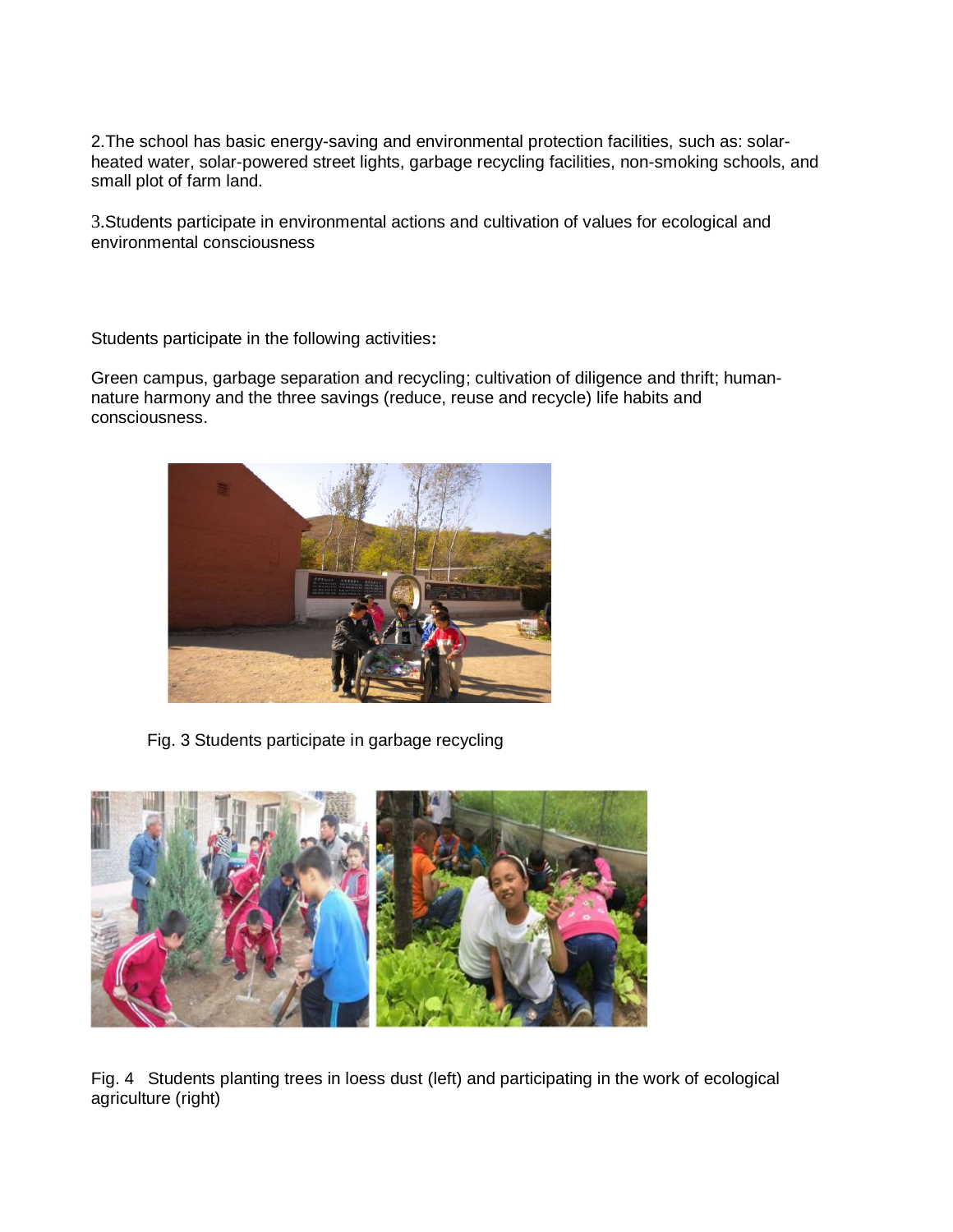4. integration of local culture into classroom and school activities

Local music, arts, dance, and handicrafts; Local herbal and health knowledge ;Local history, songs and fairy tales ; Cultivation of traditional values of respect for elderly and love for children; diligence and thrift; respect for nature



- Fig. 5 Local culture enters the classroom
- 5. Village-school-family holistic cooperation
- School, family and village collectively launch environmental education and local culture training

#### **Examples of teachers' participation in teachers training: teachers' lesson plans**

**Local rural culture**: Vibrant and colorful Mongolian costumes; Protecting the cultural heritage of Miao in their villages; Making drawings from corn stalks; Making drawings from tree leaves ; Home village fresh fruit tasting ; Recognizing local Chinese herbs; Thrift starting from small things in life

**Environmental education**: Planting Activity Sharing Session; Experimental Study on Rural Waste Treatment ; Scientific Recognition of Water Resources ; The greenhouse effect of climate change; Saving water starts from oneself.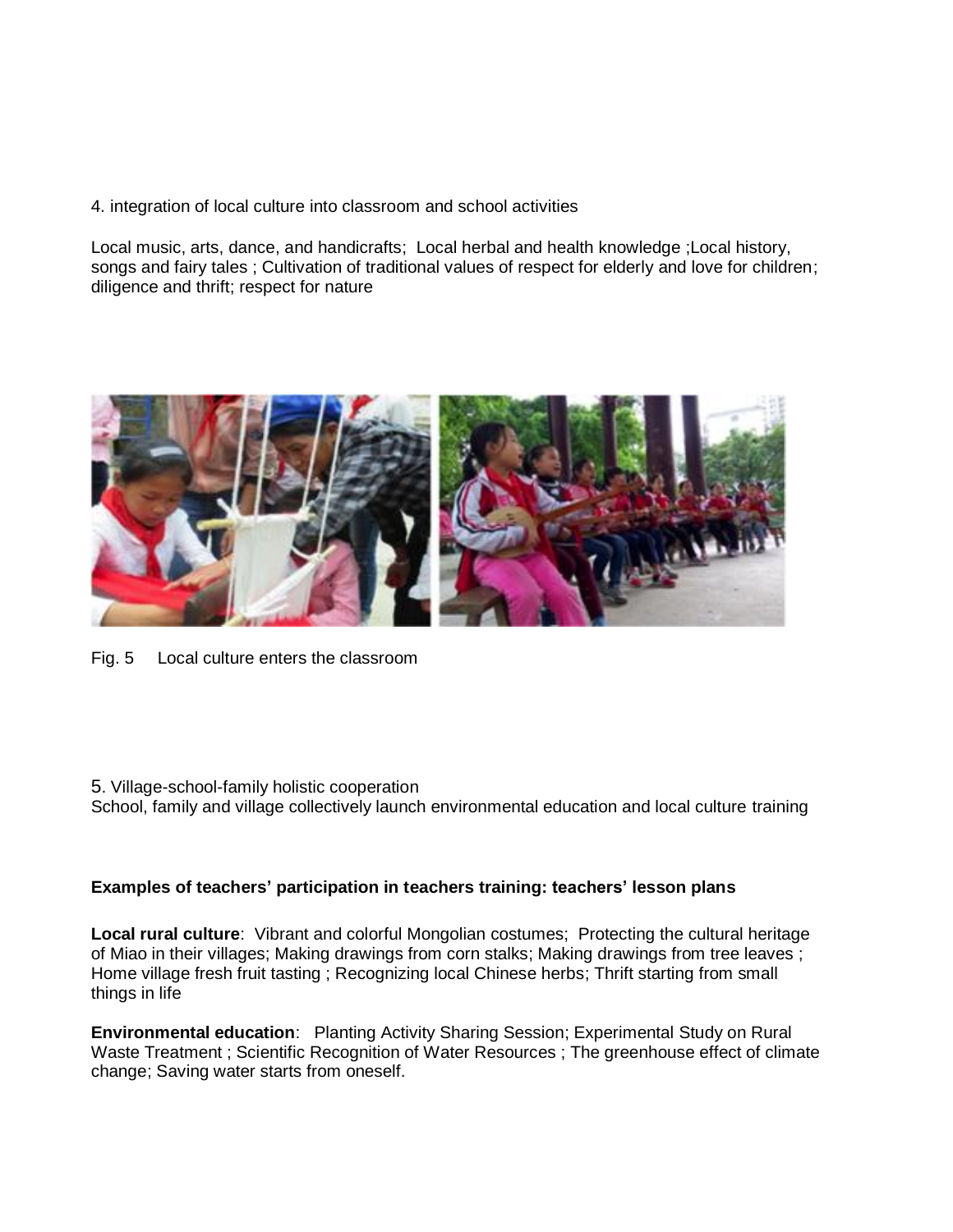Students are the main agents in designing and carrying out sustainable activities related to environmental protection, labor practices, local cultural heritage, and the construction of homes and villages and school. From these activities, students' social responsibility can be cultivated, they can have an awareness to care for their hometown and participate development of their villages.

# **Unfavorable educational factors in promotion of ESD in rural China**

In the course of promoting ESD through training programs and setting up green eco-schools and villages, Zigen has encountered some of the unfavorable factors, including the following:

- The school education in rural China is academic-oriented and urban-biased, and has little relevance to daily life,
- The evaluation of teachers is largely reliant on students' subject test scores and preparing students for entering university and leaving the countryside. Teachers seriously lack training opportunities, especially training in student-centered teaching methods and concepts. Most of the teachers still use traditional teacher-centered teaching method, Together with the merging and closing of rural schools, the educational policies are extremely unfavorable for the promotion of ESD.
- prevailing values view local rural culture with disdain; it is seen as backward, and farmers are treated with disdain and as being of low quality. The purposes of schooling is to get to university, and leave the countryside. There is very little local rural knowledge and a lack of students' responsibility for rural development.
- In rural adult education, especially in poor rural areas; there is a serious lack of short-term training opportunities for villagers after leaving school, and a small number of short-term training programs are related only to low skill agriculture in planting and breeding; there is basically no training related to life-related health, environment and cultural heritage. a lifelong learning environment can enable villagers to enjoy non-formal education, but the mechanism for non-formal education is very lacking in the countryside.

These unfavorable factors are widespread in rural areas, especially in poor rural areas, and make it very difficult to promote ESD in rural areas. (Yang 2016)

#### **Conclusion**

ESD in rural China is lacking, but it is urgent and it is necessary. In advancing education for sustainable development in rural China, Zigen has developed training courses, integrated pilot programs, strengthened advocacy, and held meetings with many different organizations. The conferences on sustainable development related to education, culture, environment and rural governance have aroused attention to education for sustainable development in rural areas and the importance of sharing practical experience. As a civil society organization, Zigen supports issues in areas where the government has not paid attention to them or implementation is still not perfect; through in-depth research, development of training courses, establishment of pilot